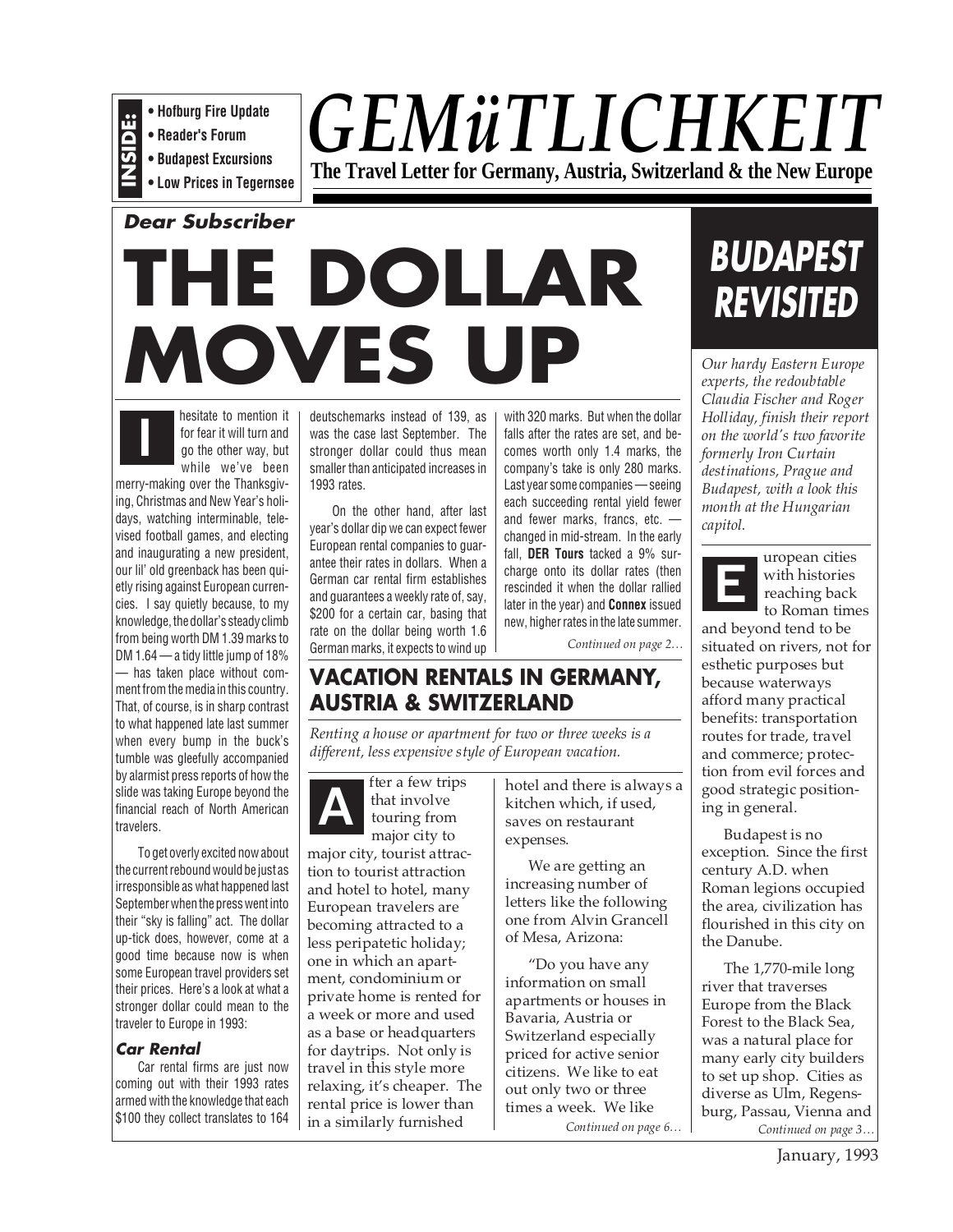#### *DEAR SUBSCRIBER Continued from page 1*

**Steinke Autos in Europe** took a different tack. It stuck by its prices as long as the dollar stayed at DM 1.6 or higher. Below that, adjustments were made.

Of course it's a windfall for these companies when, if they have guaranteed dollar rates, the dollar rises against European currencies.

We think it is likely that this year you'll pay about the same as in 1992 for a rental car in Europe. However, when you get a price quote in dollars, — especially for reserve-now, pay-later deals — be sure to find out just how firm that price really is.

#### **Rail Passes**

These fares were set months ago and if past experience is a guideline they'll not change. The basic, 15-day, first-class, Eurailpass for 1993 is \$460 per person, up \$30 from 1992. More geographically limited passes such as the German Rail Pass, the Swiss Pass and the Austrian Rabbit card are much better values unless you've got one of those silly, exhausting Paris-Rome-Vienna-Zürich-Budapest-Stockholm-in-two-weeks kind of itineraries in mind.

(While we're on this subject, let us hypothesize that European rail companies have a virtual monopoly and price accordingly, reacting only to ridership and the cost of operation. A look back at the March 1989 issue of Gemütlichkeit reveals a 1989 15-day Eurailpass cost \$320 per person; nearly a 44% increase in four years. In 1989, a Gemütlichkeit subscriber could rent a VW Golf from Steinke Autos in Europe for two weeks for \$328 including tax. Today Steinke is accepting reservations for the 1993 VW Golf at a guaranteed two-week rate of \$352 [provided the dollar stays at DM 1.6 or above], including tax. That's less than an 8% increase over four years. The same car from Connex or DER Tours is about the same price.)

#### **Food and Lodging**

Your dollar buys more. Last spring we got excited over a terrific country hotel in Kandersteg, Switzerland. In September the **Waldhotel Doldenhorn's** best double room was 250 SFr. or about \$200. As this is written, that same room is \$169. A small double room at the **Hotel Domus** in the heart of the Berlin (where according to the Associated Press "good" hotel rooms "start" at \$250) now rents for \$110 vs. \$129. A hearty meal at a simple gasthof for 25 DM is now \$15 instead of \$18. A mineral water in a Swiss restaurant is now \$2.16 vs. \$2.72. That's enough arithmetic, you get the idea.

In addition, the larger chains such as Steigenberger, Kempinski and Leading Hotels, who sometimes offer guaranteed dollar rates through toll-free 800 numbers in this country, are now more able to cut dollar prices knowing they'll wind up with more marks, francs, shillings, etc.

#### **Air Fares**

It's hard to imagine transatlantic fares going any lower than they have in the past couple of years. A stronger dollar, however, makes it easier for foreign carriers like **Swissair** and **Lufthansa** to compete in the U. S. The question now is what will happen this summer?

There are few deals around right now for travel after the March 31. If you're planning a June trip, as an example, the best roundtrip fares currently offered by the major carriers are \$736 from New York, \$854 from Chicago and \$982 from the West Coast. It's a stand-off. The airlines are waiting for heavy summer bookings in the hope of avoiding heavy discounting while vacation travelers await the next fare war. Put your money on the customers. In a few weeks the airlines will blink and the sale will be on. In the meantime, Southern

Californians, should know that DER Tours is selling roundtrip space on weekly **Air New Zealand** 747-400 non-stops from L. A. to Frankfurt for from \$549 to \$919. A super-saver, Tuesday departure in early June is \$699 and in July, \$799. Two members of our staff flew Air New Zealand to Frankfurt last summer and give it a thumbs-up. **Condor**, incidentally, will not serve the West Coast this summer.

# **Hofburg Fire**

Here is an update from the **Austrian Tourist Office** on the consequences of the November fire in Vienna's Hofburg (Imperial Palace):

• • •

• The Schatzkammer (Imperial Treasury) is closed and, if repairs proceed on schedule, will re-open in March.

• The Grand Hall of the Austrian National Library is closed "until further notice" due to "waterlogged ceilings."

• The morning workout of the Spanish Riding School is not currently open to the public though that could change as early as mid-February.

• The various Hofburg museums — with the exception of the Schatzkammer — will be open as usual.

#### **Speaking of Tourist Offices**

Unlike the French Tourist Offices in this country, which dispense travel advice on a dialing-fordollars basis — 900 phone number, you pay by the minute — their Swiss, German and Austrian counterparts still give free advice over the phone and will send you reams of valuable brochures and booklets at no charge. The young people who staff these outposts are some of the best and brightest their countries have to offer. Take advantage of their expertise now because they may be a dying breed. Eastern European countries may be opening tourist offices in this country but the rest of Europe is closing them.Ĭ.

#### **Rating Key - Hotel**

| <i><b>GEMÜTLICHKEIT</b></i><br><b>Vol. 7, No. 1</b><br>January, 1993<br>The Travel Letter for Germany, Austria, Switzerland & the New Europe                                                                                                                                                                                                                                                                                                                                                                                                                                                                                                                                                                                                                                                          | natiliy Nev - Notel<br>Basic accommodations or a hotel that underachieves. Suitable only<br>for stays of one or two nights.<br>Good hotel, typical of its class. Suitable for a longer stay.<br>П                                                                                                                                                                                                                                                                                                                                                                                                                                                                                                                                                |
|-------------------------------------------------------------------------------------------------------------------------------------------------------------------------------------------------------------------------------------------------------------------------------------------------------------------------------------------------------------------------------------------------------------------------------------------------------------------------------------------------------------------------------------------------------------------------------------------------------------------------------------------------------------------------------------------------------------------------------------------------------------------------------------------------------|--------------------------------------------------------------------------------------------------------------------------------------------------------------------------------------------------------------------------------------------------------------------------------------------------------------------------------------------------------------------------------------------------------------------------------------------------------------------------------------------------------------------------------------------------------------------------------------------------------------------------------------------------------------------------------------------------------------------------------------------------|
| Editor & Publisher:  Robert H. Bestor, Jr.<br>Associate Editors:  E. Schiller, L. Troop<br>Contributing Editors:  C. Fischer, R. Holliday<br>Design & Composition:  Paul T. Merschdorf<br>Subscription Dept:  N. Badely, K. Steffans<br><b>Gemütlichkeit</b> (ISSN 10431756) is published monthly by UpCountry Publish-<br>ing, 2892 Chronicle Avenue, Hayward, CA 94542. TOLL FREE: 1-800/521-<br>6722 or 510/538-0628. FAX: 510/582-8296. Subscriptions are \$67 per year<br>for 12 issues. While every effort is made to provide correct information in this<br>publication, the publishers can make no guarantees regarding accuracy.<br>Second-class postage paid in Hayward, CA.<br><i><b>POSTMASTER: SEND ADDRESS CHANGES TO:</b></i><br>Gemütlichkeit, 2892 Chronicle Ave., Hayward, CA 94542 | A cut above other hotels in its price category.<br>Ш<br>Excellent accommodations.<br>IV<br>V<br>A great hotel, world-class, could be a memorable experience.<br><b>Restaurants</b><br>Acceptable meals, but <i>only</i> if the price is right.<br>❖<br>Good food but not good value, overpriced.<br>❖◈<br>Serves good, plain food, typical of the region.<br>٠<br>A cut above other restaurants in its price category.<br>☆<br>Outstanding food and service.<br>**<br>A great restaurant in every respect<br>자자자<br><b>Special Designations</b><br>G<br>By virtue of location, decor, special charm, warmth of management,<br>or combination thereof, an especially pleasant establishment.<br>Offers significant value.<br>S<br>Stay away.<br>⊘ |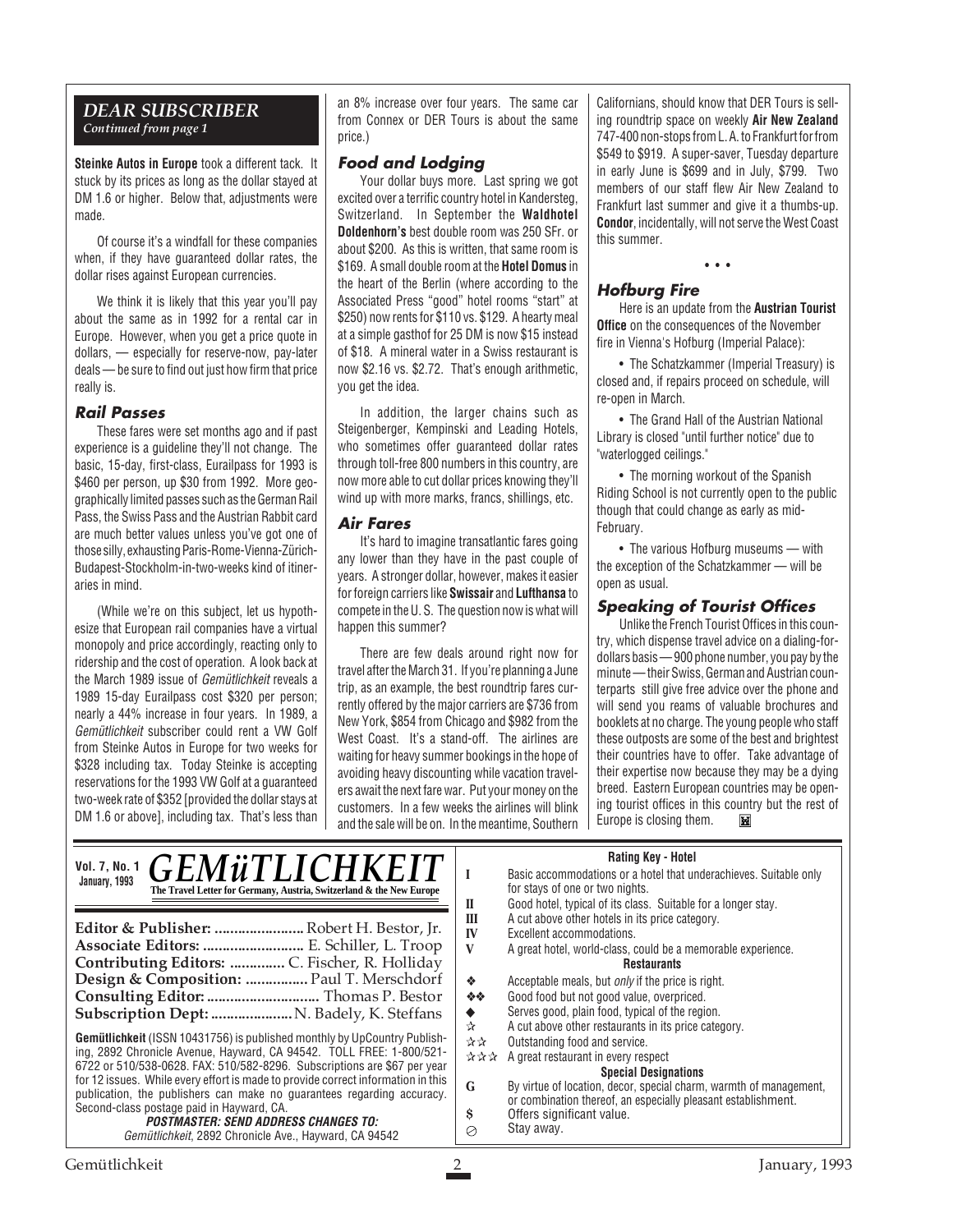#### *BUDAPEST Continued from page 1*

Belgrade are all situated on the banks of the Danube.

But Budapest's intimate relationship with the river is different from all the others. It is said the Danube runs *by* Vienna but that the Danube *is* Budapest.

No wonder then that post-WWII hoteliers moved heaven and earth to secure riverside real estate and build their properties to maximize a classic view: the Chain Bridge connecting the green hills of Buda — with its castle and Matthias Church — with level Pest, whose skyline is dominated by the massive Parliament Building and Basilica.

#### **Hotels**

For two decades after the war, Budapest's hotel situation remained in a dismal state, all the major hotels had been destroyed in the siege of 1945 and not rebuilt. For years, all that remained of them were depressing, burnedout shells. When an energetic program of tourist development began in the 60s, international hotel chains were quick to seize prime spots along the river where the once-grand hotels still languished, dark and deserted.

The first modern hostelry on the Pest side of the river was the 340 room **Duna Inter-Continental,** its construction in 1969 started a process that changed tourism in Budapest. It introduced the concept of a large hotel featuring the international style of service that

travelers from the West had come to expect.

# The **Forum Hotel Budapest**,

constructed next door a few years later, made even more innovative use of its site. Each of its 408 rooms is set at an angle to insure a view of

# **BUDAPEST: THE DATA**

**Budapest Hilton**, Hess Andras ter 1-3, H-1014 Budapest, telephone (36- 1) 175-10-00, fax (36-1) 156-02-85. Singles 290-370 DM (\$177-\$226), doubles 360-460 DM (\$220-\$281). Breakfast buffet 25 DM (\$15) extra. Maximum rates are for rooms with river view. Major cards. Rating: **III-IV**

**Atrium Hyatt Budapest**, Roosevelt ter 2, H-1051 Budapest, telephone (36-1) 266-1234, fax (36-1) 266-9101. Singles 340-380 DM (\$207- \$232), doubles 420-460 DM (\$256-\$281). Major cards. Rating: **III-IV**

**Forum Hotel Budapest**, Apaczai Cserejanos Utca 12-14, H-1368 Budapest, telephone (36-1) 117-8088, fax (36-1) 117-9808. Singles 329-360 DM (\$201-\$220), doubles 380-420 DM (\$232-\$256). Major cards. Rating: **III-IV**

**Duna Intercontinental**, Apaczai Cserejanos Utca 4, H-1364 Budapest, telephone (36-1) 117-5122, fax (36-1) 118-4973. Singles \$195, doubles \$240. Major cards. Rating: **III**

**Pannonia Hotel Nemzeti**, Jozef krt 4, H-1088 Budapest, telephone (36- 1) 133-9160, fax (36-1) 11-49-019, Singles \$85, doubles \$105. Major cards. Rating: **II**

**Hotel Gellert**, Gellert ter 1, H-1111 Budapest, telephone (36-1) 185- 2200, fax (36-1) 166-6631. Singles 6900-10,400 fts (\$115 -\$173), doubles 14,000-17,300 fts (\$233-\$288). Prices include use of thermal baths and pools. Rating: **II**

**Grand Hotel Corvinus Kempinski**, Erzsebet ter 7-8, H-1052 Budapest, telephone (36-1) 138-2334 or 118-3476, fax (36-1) 117-8609. Singles 310-390 DM (\$189-\$238), doubles 390-470 DM (\$238-\$287). Breakfast buffet 25 DM (\$15) extra. Major cards. Rating: **IV**

**Kispipa Vendeglo**, Akacfa u. 38, telephone 142-2587. No credit cards. Rating: ✰✰ **\$**

**Café-restaurant Hungaria** (The New York Café), Theresia krt 9-11, telephone 122-3849. Rating: Recommended for drinks and snacks only.

**Café Gerbeaud**, Vorosmarty ter 7, telephone 118-1311. Rating: ✰ **\$**

## the river.

The 356-room **Atrium Hyatt Hotel**, located just behind the Forum on Roosevelt ter, though not directly on the river, is cleverly designed and its views are equally good. In typical Hyatt fashion, the ten floors are connected by three dramatic glass elevators that rise

through an atrium area filled with fountains and lush, green plants.

Across the river on the Buda side of town, the controversial **Hilton-Budapest** sits atop Castle Hill, in the middle of some of the city's most historic buildings. The

outcry that arose when plans for its construction were unveiled one can only imagine, given that the hotel was built into and on the ruins of a 13th century Dominican church and a 16th century Jesuit college. Even though we might have been among the loudest protesters, the final result is successful.

The hotel's striking bronze-tinted exterior panels reflect the image of the picturesque and ornately carved Fisherman's Bastion, one of the city's most visited monuments. Care was taken during construction to maintain the site's historical integrity. The street side facade incorporates the remains of the Jesuit school while other elements of the structure fuse with the Gothic remains of the church, creating in one part of the building a charming area where operas, concerts and ballets are performed during the summer.

Actually these wellknown, riverside Budapest hotels are more alike than different. Each is rated at four or five stars and staffed by well-trained,

multi-lingual personnel. All were built 15-20 years ago. Guest rooms are nicely furnished with mini-bar, color-TV, phone, hair dryer, lots of fresh towels, 24-hour room service and, nearly always, a superb view. As is the case with most hotels, the cheaper rooms tend to be small. All the usual facilities are available and

*Continued on page 4…*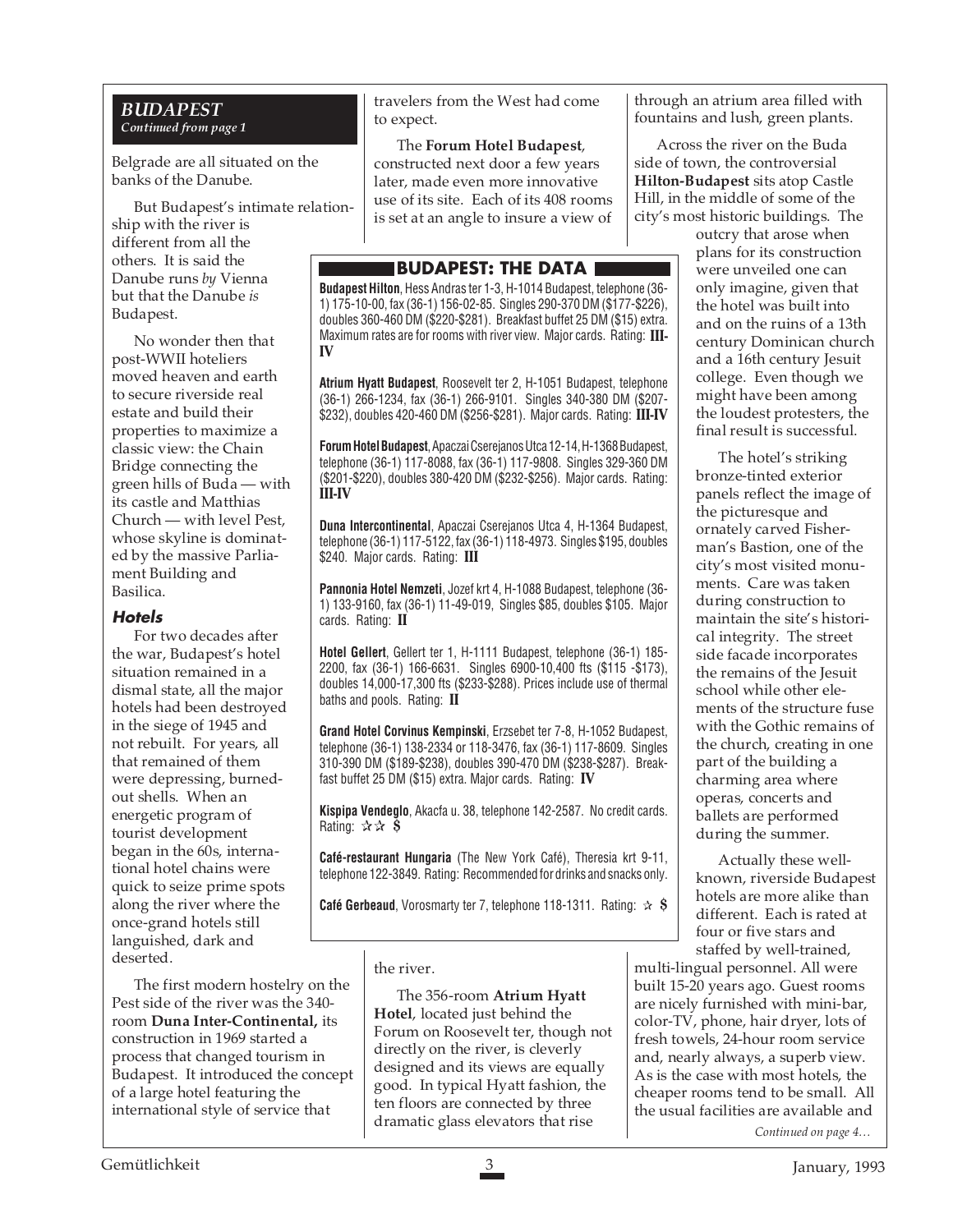#### *BUDAPEST Continued from page 3*

typically include a fitness center, sauna, cocktail bar, a variety of restaurants with menus for every taste, garage parking, meeting rooms, a uniformed doorman and, of course, souvenir shops.

While not members of the warm and cozy category, each offers excellent accommodations in a convenient location.

A new player, the **Grand Hotel Corvinus**, opened with appropriate pomp and circumstance on September 11. Unfortunately, by the time the Kempinski group arrived to construct this impressive hotel all prime river spots had been taken. They built instead on a large city block between pretty Elizabeth Square and Deak Ferenc ut, a few steps off the main shopping streets and only three blocks from the river — a less dramatic setting but one with easy access to the major tourist areas.

The Corvinus is big with 367 rooms on nine stories. Everything about it is state-of-the-art from high tech elevators to wide, sunlit hallways. Each room has a phone in its bathroom. Television sets, hidden in stylish armoires, not only provide normal programing but interactive services as well. Guests can tune in stereo radio, read phone messages, check their bill everyday for accuracy, order room service and even control the heating and air conditioning — all by remote control.

Rooms themselves are large with high-quality, neoclassic furnishings creating a formal atmosphere that, while perfect for entertaining, is somewhat less conducive to relaxing in bare feet and a bathrobe.

A hundred years ago all great hotels had large, opulent public spaces. In recent decades, however, lobby areas have been declared wasted space and consequently grown smaller and smaller. Not at

the Corvinus. The design goal was to achieve an ambiance of such grand style that the hotel would be a natural setting for all manner of important events. The enormous, curved lobby is an expanse of polished marble floors, Corinthianlike columns and high ceilings. Ballrooms and conference spaces are just as impressive and throughout the hotel, dramatic pieces of original artwork convey a sense of quality and elegance.

The Kempinski management is so convinced their hotel is in a class by itself they are suggesting the city institute a new six-star category.

Less expensive hotels are, of course, available throughout the city. One we especially recommend is the **Hotel Nemzeti** (Hungarian for National). Although located an easy 15-minute walk from the city center, there is a subway stop just outside the front door. Rooms here are less elegantly furnished and there is no room service or fitness center, but each one of Nemzeti's recently remodeled guestrooms is comfortable, clean and comes with the basic amenities — telephone, color-TV and mini-bar.

The Nemzeti's restaurant serves a good breakfast buffet. Meals at other times, while not inspired, are hearty and abundant. The *deriguer*, two-man gypsy band is either welcome or slightly irritating, depending on your mood. There's also a cozy bar just off the attractive Baroque-style lobby.

A slightly funky overnight alternative is the famous **Hotel Gellert.** Built in 1918 on the site of medieval thermal baths, it, too, was damaged extensively during the war but was restored during the 1950's. Though there's a pervasive feeling of drab, old-fashioned Socialism about the place, the art nouveau architecture is stunning. There are 322 rooms, all with radio and phone. The larger rooms and the suites also have color-TV, air conditioning and a mini-bar.

Even if you don't stay in the hotel, be sure to at least take a peek at the Gellert Baths around the side.

The magnificent foyer of majolica tiles and mahogany is an elegant sight in itself. Entrance to the baths costs just a few forints but the stern women guarding the door won't let non-payers in even for a quick look. The baths and pools themselves are gorgeous, with lots of things like marble lions spewing water. In addition to ordinary swimming, soaking and tanning, something called underwater massage is among the treatments offered. Guests at the hotel can use these facilities for free.

Budapest is, in fact, is sometimes called the 'World's Largest Spa.' Eons ago, a fault line formed right where the hills of Buda and the Great Plain of Hungary met, creating a six mile stretch of thermal springs. Every day fifteen million gallons of water flow from 123 springs. Upwards of ten million people visit the baths annually — 70% of them for medicinal purposes for ailments ranging from arthritis to dermatitis.

## **Finding Food**

Hungary is not known for sophisticated cuisine. Sturdy soups and stews usually involving onions, paprika, garlic and sour cream are the norm. But there are many excellent places to eat in Budapest, offering both good food and good service, something of a rarity in other Eastern European countries.

The **Kispipa Vendeglo** at Akacfa u. 38, continues to be a favorite. Excellent meals are served at reasonable prices in a friendly bistro atmosphere. A typical meal of, for example, venison filet or paprika veal stew, including predinner cocktails, appetizers, wine and dessert, costs less than \$30 for two persons. The clientele is a nice mix of local and foreign diners.

**Café Hungaria** (also known as the New York) at Theresia krt 9-11 has a stunning interior that is all carved wood, velvet, gilt, ornate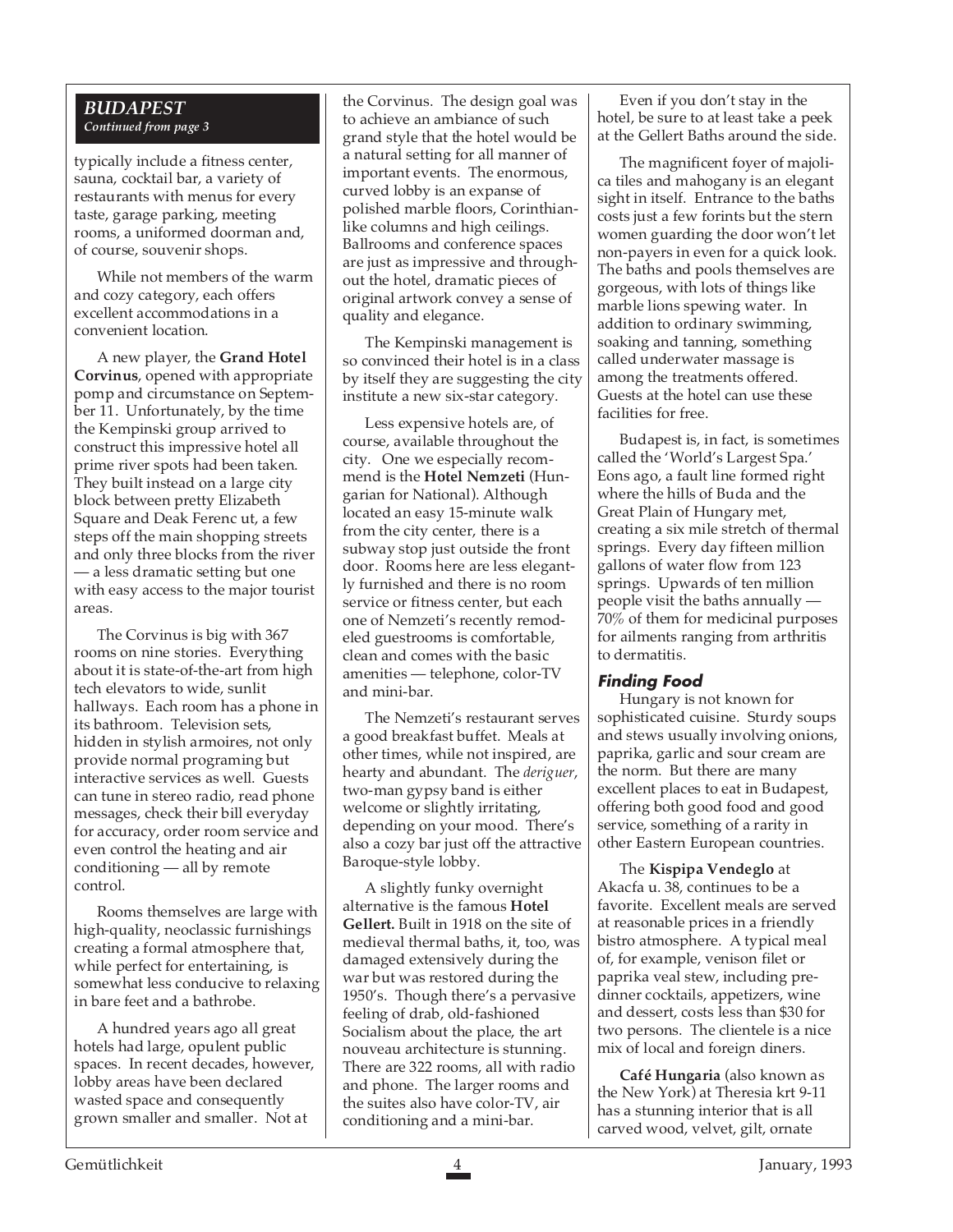mirrors and strolling gypsy musicians. Unfortunately, the food is terrible. There is rumor, however, of an impending sale, so perhaps a change in ownership will bring some improvement. In the meantime, it's still worth stopping by for a cup of coffee or a glass of wine just to have a look at the Rococo grandeur.

In addition, the restaurants of the major hotels are recommended and serve complete meals of several courses for a surprisingly low cost of 950-1740 fts (\$16-\$29) per person.

One culinary skill in which the chefs of Budapest excel is baking mouthwatering pastries and cakes. The most famous spot to sample these delights is **Gerbeaud Cukrászda**, Vorosmarty ter 7, serving a steady stream of customers since 1858. In warm weather it's possible to sit outdoors but it's a shame not to go inside and enjoy the cherry-wood paneling, vaulted Louis XIV ceilings, crystal chandeliers, wall sconces and marble topped tables.

As many as 150 different items, both sweet and savory, arrive freshly prepared from the kitchen each day, fortunately not all at the same time. The shop's display cases are replenished with new temptations throughout the day so it's impossible to know just what will be available at a given moment. It doesn't much matter, though, everything looks and is wonderful. A cup of excellent coffee and a slice of divine pastry cost under \$3.00 a person.

A word of caution — despite reports of a wait staff of eighty, service can be slow in the extreme. Go when you have plenty of time

#### and can relax.

#### **Ambling Through Budapest**

Walk out of Gerbeaud, through the square, past the statue of romantic poet Mihaly Vorosmarty, and you're strolling down the Vaci, the Budapest version of Rodeo Drive. A variety of big-ticket shops from the West line this busy and colorful pedestrian shopping area as do street musicians and table-top vendors. On past visits the street

# **Airport Arrival GETTING TO BUDAPEST**

Travelers arriving in Budapest at the two airports, Ferihegy I and II, can now take advantage of a new service into the city. The LRI Airport Bus Service provides transportation to anywhere in Budapest for 500 fts (\$8.33) per person, half to one quarter of current cab fares. The service uses six-seater vans and guarantees a wait of no more than 10 minutes. Return trips to the airports can be arranged by calling 157-6283.

#### **Auto Crossings**

For those traveling by car, the usual crossing point is at Hegyeshalom about 70 kilometers (45 miles) southeast of Vienna. Recently, new crossings have opened at Janossomorja-Andau on the east side of the Neusiedlersee in Burgenland, and at Fertod-Pamhagen at the south end of the same lake. The latter would be more convenient for travelers returning to Austria from the southwest of Hungary.

#### **By Hydrofoil**

From March through September hydrofoils make the 4-1/2 hour trip between Vienna and Budapest at least once a day, depending on the season, for approximately \$80 per person.

> was crowded with Romanian Gypsies, aggressively selling 'hand' embroidered linens and fur pieces. Thankfully they were not so much in evidence this time.

A slightly different shopping experience is to be had at the Vasacsarnok, the city's central market…if you can find it.

Still a problem in all former East Bloc countries is the renaming of streets and squares that used to be called after the likes of Marx and Lenin. Unfortunately printed materials don't always keep up

with the changes and a combination of an old map with a new guidebook, or vice versa, can lead to serious confusion.

The market used to be located between Kalvin ter and the Szabadsag Bridge (which, for the time being at least, remain the same) on a thoroughfare formerly called Tolbuhin korut but now known as Vamhaz korut. Sorting that out was just the beginning of our difficul-

ties, though, because the massive, old building was closed indefinitely for reconstruction. Only clever detective work eventually led us to the market's temporary quarters along the river.

Our effort was rewarded. The market stalls, indoors and out, were loaded with autumn bounty: baskets of apples and pears, bins full of potatoes, carrots, beets, yams, onions and cabbage; long swags of garlic and bright red, orange and yellow dried peppers; pine cone and lichen wreaths, hand embroidered baby clothes, folk art Christmas decorations, honey straight from the farm and homemade pickles and jams. Smartly dressed women shopped alongside babushka-ed peasant

women and swarthy men in work clothes.

Tucked away in some of the stalls were little packets of saffron, one of the rarest, most expensive spices in the world. Saffron, which is the stigma of the crocus flower, adds distinctive color and flavor to such dishes as paella, risotto and bouillabaisse and is expensive because of the laborious hand work involved in harvesting it. For a single pound, 250,000 of the tiny golden threads are needed.

In our local grocery store an infinitesimal amount of saffron *Continued on page 8…*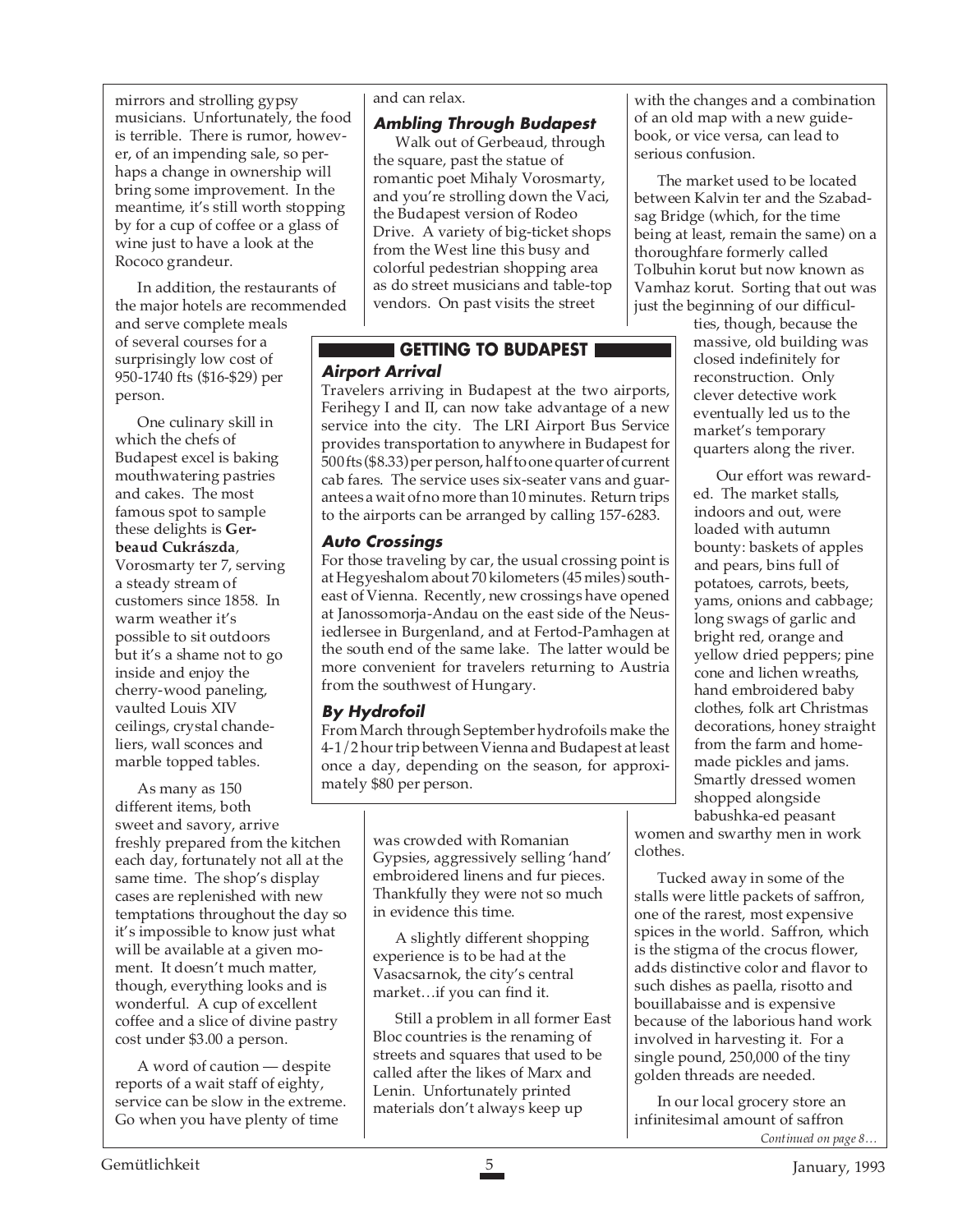#### *VACATION RENTALS Continued from page 1*

music, art, exploring old towns and rural areas."

"We will be there from August 1 to September 1, coming from Great Britain to Northern Germany, maybe wandering for a week or two toward the Rhine Valley visiting friends near Frankfurt, then to the high cool area."

Our advice to the Grancells, is to first determine the specific regions — or better yet, cities and towns where they wish to headquarter, then write or phone the German

(or Swiss, or Austrian) Tourist Office in Los Angeles and request the addresses, telephone and fax numbers of the tourist offices for their areas of interest. Once that information is in hand, they can then contact these local tourist offices and ask for a listing of vacation rentals.

Perhaps we can learn from the recent experience of the Karl Beckers of Gulf Shores, Alabama, who for two months stayed in a variety of aparments, the cost of which was about 67 DM (\$41) per night including final cleaning, utilities, garage, TV, water, etc. The Beckers, who traveled in the off-season, went to Germany with nothing pre-arranged.

"When we decided on a town in which to stay we went to the local tourist information office and asked for brochures on available accommodations (*Ferienwohnungen*). Then we simply picked out a place. There was nothing scientific about it," said Mr. Becker.

As an example, Mr. Becker mailed us a rather hefty brochure published by the Bad Kohlgrub tourist office which contained

listings of all local accommodations from the simplest room in a private home to the best hotels. The booklet is typical of that published by many local tourist offices and, in addition to the listings, contained 50 pages of color photographs of hotels, condos, apartments and guest houses.

"Out of the 191 addresses with 398 *Ferienwohnungen*/*apartments* in



Bad Kohlgrub we picked **Haus Ambos** simply because it was the first listing with a picture. And the lady at the tourist office made the telephone call for us," said Mr. Becker.

The photo of Haus Ambos shows a typical, frescoed Bavarian house with flower bedecked balconies and green shutters. The Beckers stayed for one week and paid 385 DM (\$235) for a three-room apartment with private bath, color TV and balcony.

According to Mr. Becker, the difference between a *Ferienwohnung* and a *Ferien*-*Apartment* is that the latter usually has a combined sleeping/living area plus cooking facilities and bath, whereas a *Ferienwohnung* is a full-fledged apartment with separate living room, bedroom, full kitchen, bath, etc., usually with its own entrance. Sometimes it is a separate cottage or bungalow.

"As far as we are concerned, *Ferienwohnungen* are the only way to go, with perhaps a few guesthouses in between for one-night stands. It does not make much sense to spend a fortune on a hotel room and live out of a suitcase when for the same price you can have a complete apartment and live like a king. And not least, be able to fix yourself a hot cup of coffee in the morning, or a homecooked breakfast."

"These accommodations are spotless, beautifully decorated, and provide more comfort than any Holiday Inn or Best Western hotel ever offered me. And last but not least you get warm, personal service that no hotel chain can give you. All this at half the cost," concludes Mr. Becker.

Here is a list of the Ferienwohnungen rented by the Beckers on their recent trip with average cost per day of the lodgings based on an excange rate of  $$1 = DM 1.64$ .

| CITY          | LODGING<br>AVG COST             |      |
|---------------|---------------------------------|------|
| Polle         | Ferienheim Weserterrasse        | \$37 |
| Lahnstein     | Ferienpark Rhein-Lahn           | \$51 |
| Langenburg    | <b>Feriendorf Roseneck</b>      | \$41 |
| Möhringen     | Ferienwohnung E. Waibe          | \$32 |
| Bad Kohlgrub  | Haus Ambos                      | \$34 |
| Amelinghausen | <b>Forstgut Rehrhof</b>         | \$55 |
| Quickborn     | Ferienwohnung Edith Sendel \$43 |      |

Based on lodging costs for two persons of about \$41 per day, rental of a small car at about \$160 per week, roundtrip airfare of about \$500 per person, an off-season, twoweek vacation for two can be done for less than \$2,000, not including meals and gasoline. Our thanks to Mr. Becker for his lenghty and detailed report.  $\blacksquare$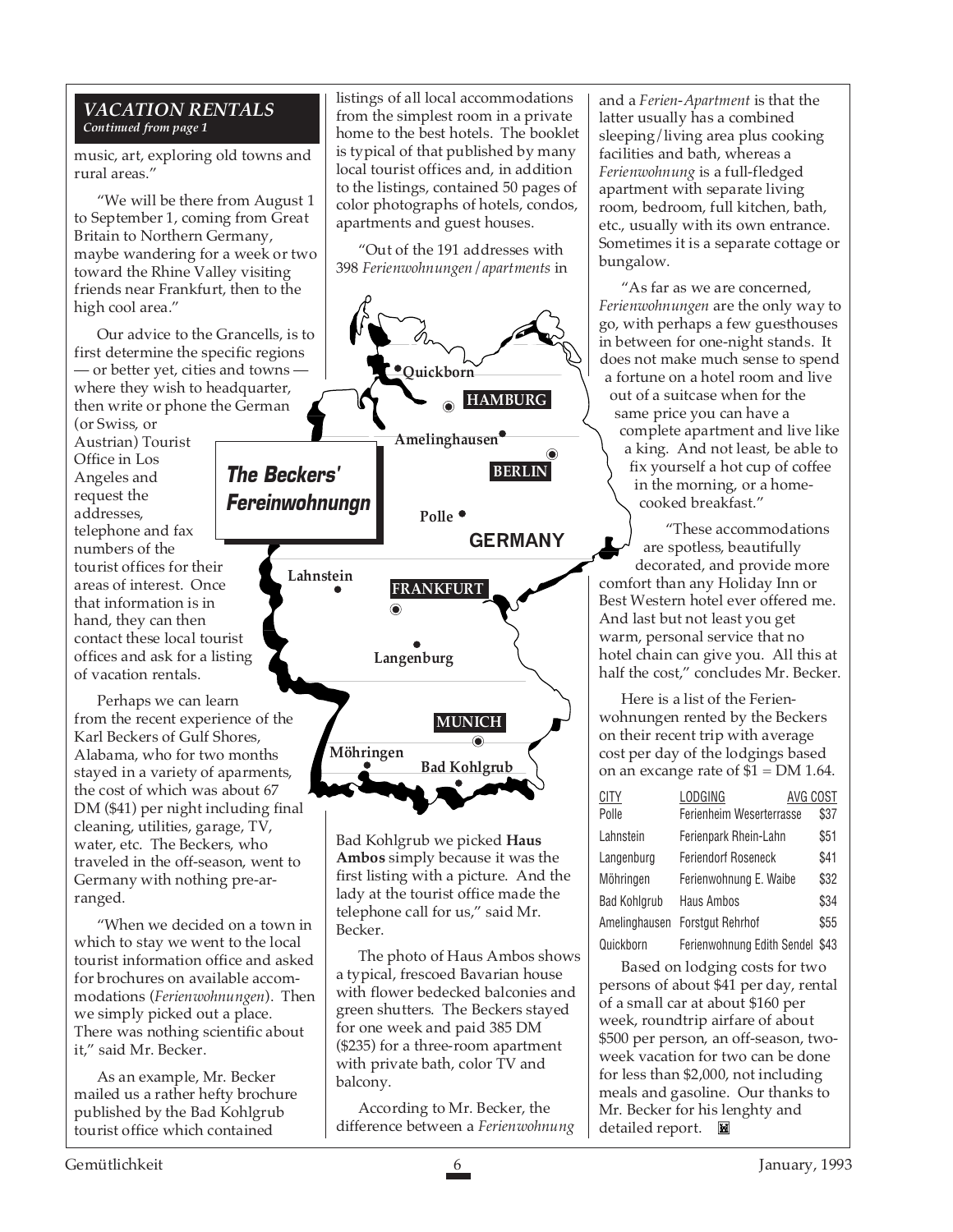# **READERS' FORUM**

# **Traveler's Checks**

Elsewhere in this issue, under the heading "Vacation Rentals" we have reprinted certain portions of an informative letter from subscriber Karl Becker of Gulf Shores, Alabama. Mr. Becker's experience with vacation rentals was most instructive but he also offered a couple of other comments worth passing on.

• The new American Express traveler's checks that can be used by either of two persons are sometimes difficult to cash. At a Hamburg bank Mr. Becker was unable to convince the teller that only one of the signatures was required to cash the checks. He had to bring his wife to the bank and both had to sign. Not what American Express had it mind.

• Off-season tourists should be aware that some attractions may not be in full operation after the summer crowd is gone. He was there in November and says Linderhof (Ludwig II's jewel of a castle in the forest near Oberammergau) had closed the grotto, turned off the waterfall and already crated several statues for winter storage. He found similar conditions at Sanssouci (Potsdam) and at Hohenzollern Castle the shuttle bus up the mountain was not operating. He points out, however, (and we agree) that such irritants are minor and more than offset by the off-seasons' lower prices and lack of holiday crowds.

# **Car Rental Insurance**

William Quinby of Greenwich, Connecticut, relates that his rented Fiat Panda was burglarized in Nice on October 10, 1991. His Visa card

covered the \$1,020 break-in damage but, without proof that the car could have been rented during the repair period, wouldn't cover the loss-ofuse charge of \$222 assessed by ANSA, the rental agency. ANSA wouldn't furnish such proof, saying that they make a "standard" daily charge that is negotiated and agreed to by "all" insurance companies. Mr. Quinby says it was "Catch-22" for a long time but he kept badgering Visa and their insurance carrier (IAC of Westminster, Colorado) and finally was paid for the loss-of-use claim on October 31, 1992.

"Persistent pursuit of these matters seems to be necessary to get satisfaction." he said. "The procedures and documentation required for filing a damage claim in the first place are onerous and seem calculated to discourage the filing process, but we happily report this case history of ultimate success."

# **Elderhostel/Hotel Evaluations**

Mr. Quinby also commented on the two months he and his wife spent last fall in Austria:

"From 30 September to October 18 we participated in an Elderhostel program that studied Austrian culture and history, combining hotel stays in Vienna and Salzburg with a cruise on the Danube from Vienna, upstream to Passau, downstream to Budapest and back to Bratislava and Vienna. The Elderhostel program with 52 participants was a bit too structured and slow-moving for us but we learned a lot from University and Hochschule lecturers and some excellent guides. Accommodations and travel comfort on the DDSG SS Theodor Körner were excellent as was the service; meals were forgettable, probably as a result of negotiation by Elderhostel to keep costs down. Most "Elderhostellers" lack the experience, confidence or physical ability to cover the same ground on their own."

"Although we stayed many nights in Alpen huts and in hotels booked by Elderhostel, we found some delightful accommodations that we recommend to *Gemütlichkeit* readers. All had good food, amenities and reasonable prices:"

• **Altdeutsches Hotel**, Feldkirch (Vorarlberg)

• **Hotel Alpina**, Pettneu (Tirol) • **Schwarzer Adler**, Kitzbühel (Tirol)

• **Hotel Gasthof Adler**, St. Gallenkirch (Vorarlberg)

- **Seehotel Feldhütter**, Prien am Chiemsee (Bavaria)
- **Hotel Senator**, Munich (Bavaria)
- **Goldener Löwe**, Kufstein (Tirol)

• **Alpengasthof Eng**, Eng (Tirol in Karwendel Naturpark)

Three we would avoid next time are the **Löwen Hotel** in Schruns (Vorarlberg), **Hotel Regina** in Vienna and **Hotel Schaffenrath** in Salzburg."

# **Plug for Prague**

And finally, Dr. Fredric K. Kratina dropped us this upbeat note on Prague:

"Count me in as a recent delighted visitor to Bohemia and its magnificent capitol, Prague. I had the privilege of spending better than two weeks charmed by the buildings, castles and that delightful anachronism, the Charles Bridge. Another week was spent traveling about in the bus, again confining ourselves to Bohemia, its castles and peoples."

"In a rented vehicle I drove to Saxony and back visiting Dresden, a bitter disappointment, terribly polluted, rushed, angry, and fierce. Yet I couldn't wait to get back to a land that certainly takes its Communist experiment several degrees lighter."

"You can easily see which reality and lasting impression I got bitten by." Tell